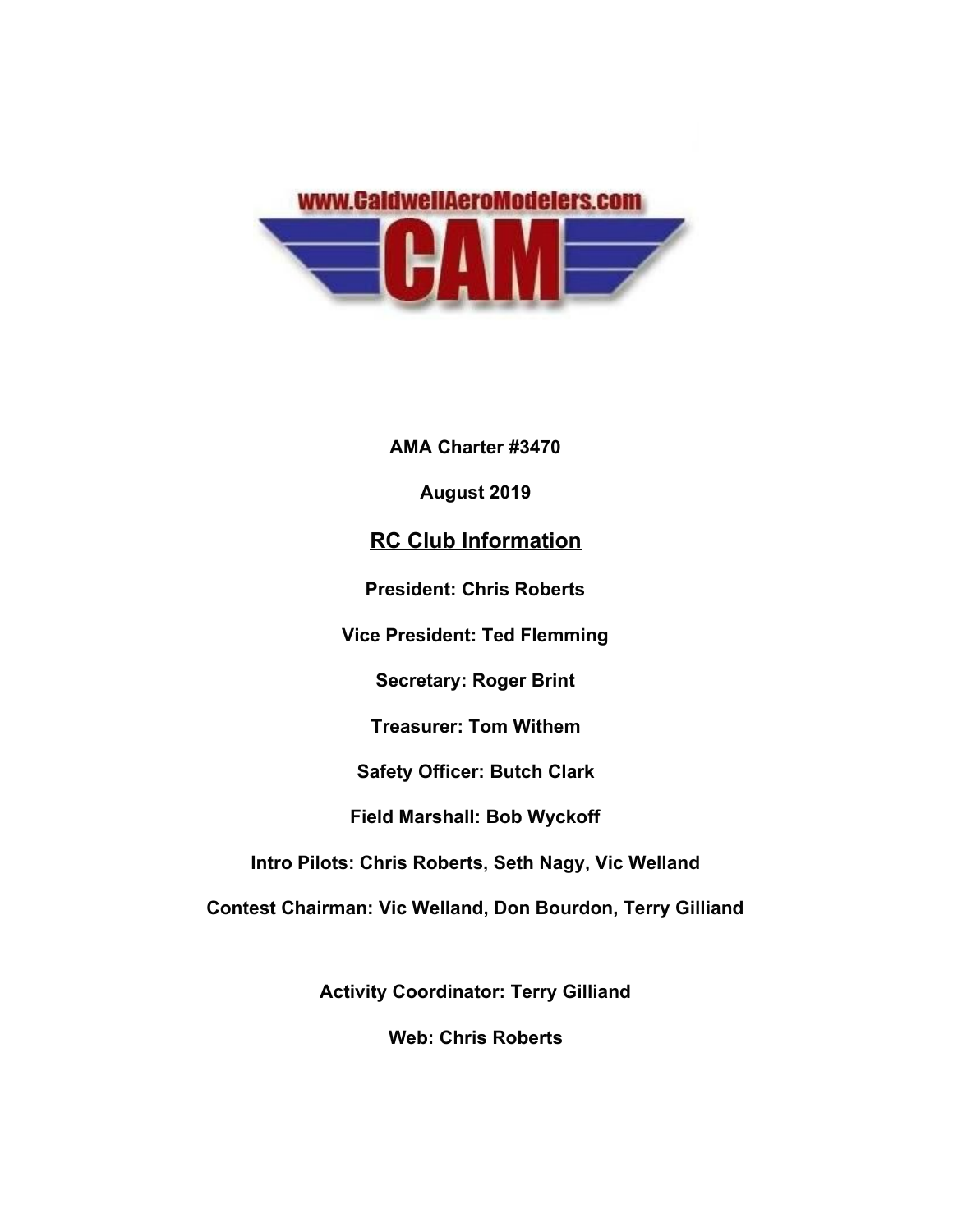## **Typical Meeting Agenda**

**Welcome**

**Approve Agenda**

**New member applications**

**Reports**

**Field Officer**

**Safety Officer**

**Intro Pilots report**

**Treasurer's report**

**Old Business**

**New Business**

**Auction / Show & Tell**

**Q & A**

## **July's Meeting Minutes**

**CAM July 2019 Meeting Notes:**

**Called to order at 7:00 pm**

**June minutes approved**

**New Members: Field Report: It's in great shape Safety Report: Butch says A-OK Intro Pilot Report: Treasurer's Report: We have \$2489.18 in our account and 21 paid members.**